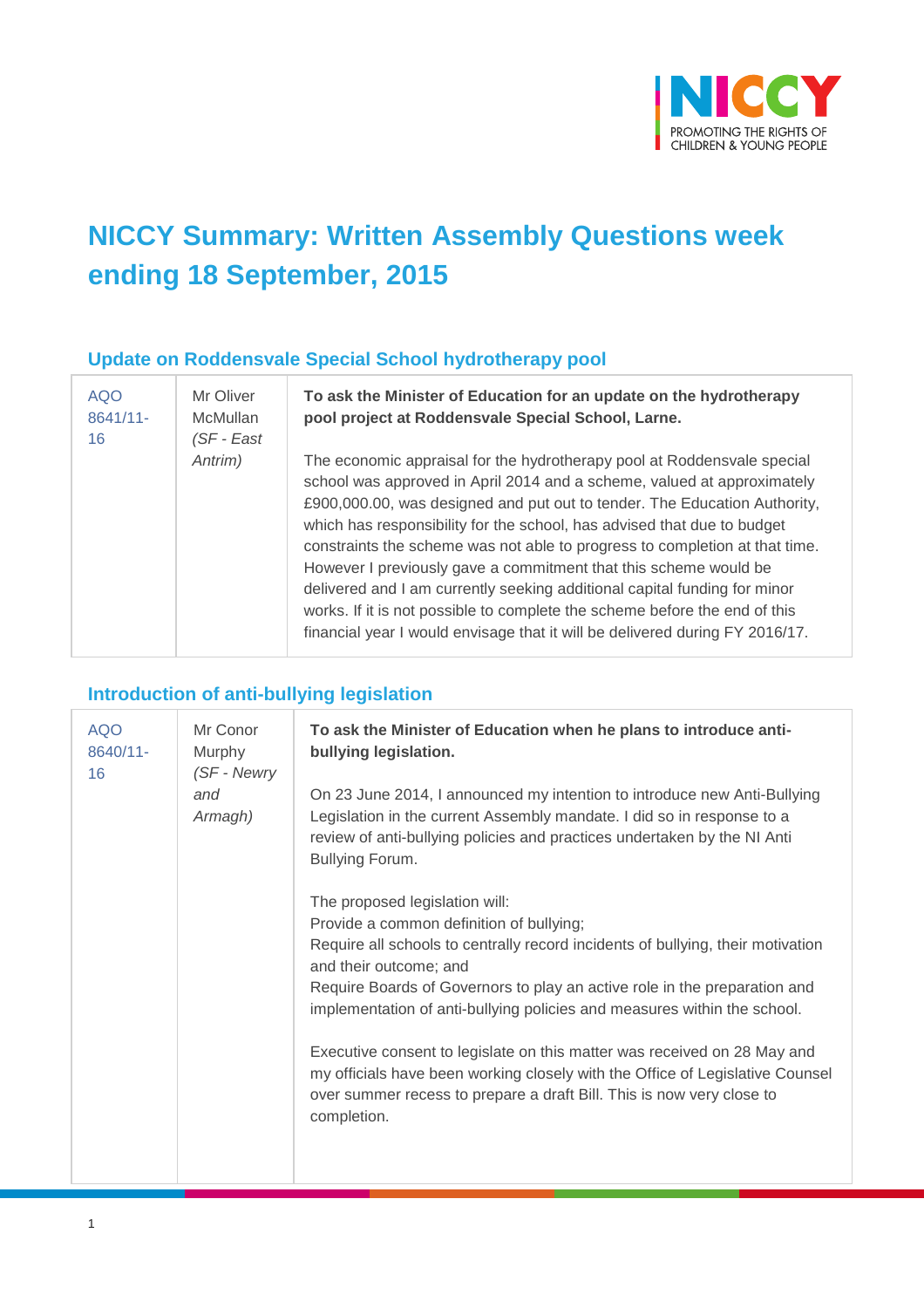

|  | Once I have considered the Bill, I will be writing to the Departmental<br>Solicitors Office and the Office of the Attorney General to confirm legislative<br>competence and, at the earliest opportunity, will be seeking Executive<br>consent for its introduction to the Assembly.                                                         |
|--|----------------------------------------------------------------------------------------------------------------------------------------------------------------------------------------------------------------------------------------------------------------------------------------------------------------------------------------------|
|  | To have sufficient time for the Bill to complete all of its legislative stages will<br>require the positive support of Executive colleagues, the Education<br>Committee and members of this House. I am confident all would wish to see<br>this Bill, which will enhance schools abilities to tackle this complex problem,<br>pass into law. |

## **Consideration for setting up a dedicated special needs secondary school**

| <b>AQW</b><br>48749/11-<br>16 | Mr<br>Fearghal<br><b>McKinney</b> | To ask the Minister of Education whether his Department has<br>considered establishing a dedicated special needs secondary school.                                                                                                                                                                                                                                                                                                                                                                         |
|-------------------------------|-----------------------------------|------------------------------------------------------------------------------------------------------------------------------------------------------------------------------------------------------------------------------------------------------------------------------------------------------------------------------------------------------------------------------------------------------------------------------------------------------------------------------------------------------------|
|                               | (SDLP-<br>South<br>Belfast)       | The Education Authority is responsible for ensuring there is sufficient<br>provision for children and young people with special educational needs. I<br>commissioned a review of special schools provision, the terms of reference<br>of which included an assessment of the existing provision and a<br>recommended regional plan for the future structure and provision of Special<br>Schools. I am currently considering the review findings and<br>recommendations before deciding on the way forward. |

## **Funding of Integrated and Transformed schools funding**

| <b>AQW</b><br>48748/11-<br>16 | Mr Steven<br>Agnew<br>$(GPNI -$<br>North | To ask the Minister of Education whether a (i) Grant Maintained<br>Integrated School; and (ii) a Transformed School can be funded<br>through the Shared Education Project.                                                                                                                                                                                                                                                                                                                                  |
|-------------------------------|------------------------------------------|-------------------------------------------------------------------------------------------------------------------------------------------------------------------------------------------------------------------------------------------------------------------------------------------------------------------------------------------------------------------------------------------------------------------------------------------------------------------------------------------------------------|
|                               | Down)                                    | (i) A grant maintained integrated school can be funded through the Shared<br>Education Project as part of a partnership with another school provided the<br>partnership meets the criteria as specified in the call for application;<br>(ii) A school which as transformed to an integrated management type, can<br>be funded through the Shared Education Project as part of a partnership<br>with another school provided the partnership meets the criteria as specified<br>in the call for application. |
|                               |                                          | See www.sepni.gov.uk for details, which was provided in the response to<br>your previous question (AQW 42863/11-15).                                                                                                                                                                                                                                                                                                                                                                                        |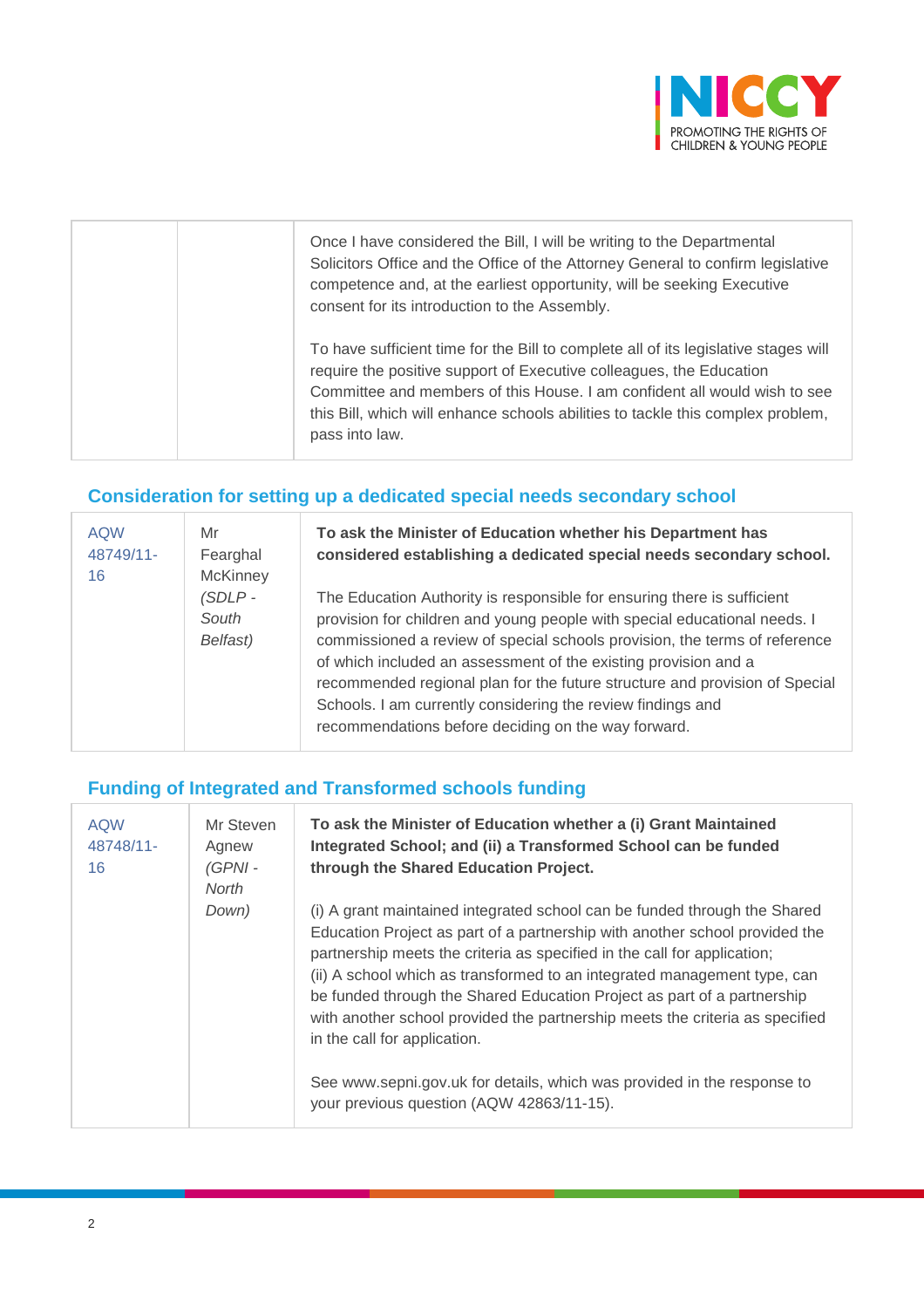

#### **Reforming Special Educational Needs assessment procedure**

| <b>AQW</b><br>48736/11-<br>16 | Mr Fearghal<br><b>McKinney</b><br>$(SDLP -$<br>South | To ask the Minister of Education whether his Department has<br>considered reforming the Special Educational Needs assessment<br>procedure.                                                                                                                                                                                                                                                                                                                                                                                          |
|-------------------------------|------------------------------------------------------|-------------------------------------------------------------------------------------------------------------------------------------------------------------------------------------------------------------------------------------------------------------------------------------------------------------------------------------------------------------------------------------------------------------------------------------------------------------------------------------------------------------------------------------|
|                               | Belfast)                                             | A Review of Special Educational Needs and Inclusion resulted in the<br>introduction to the Assembly of a Special Educational Needs (SEN) and<br>Disability Bill on 2 March 2015. The Bill is currently in Committee Stage.<br>One of the proposals from the Review is to reduce the time taken for<br>statutory assessment of a child's SEN from the current 26 weeks to 20<br>weeks. The SEND Bill and supporting statutory regulations, when drafted,<br>will together support this reform to the statutory assessment procedure. |
|                               |                                                      | The SEND Bill also introduces provision to enable the child, who is over<br>compulsory school age and still at school, to exercise rights within the SEN<br>framework, which are currently exercisable by the child's parent. In relation<br>to statutory assessment of SEN for a child of this age, this would mean that<br>the child will be able to request a statutory assessment and have the right<br>to engage directly with the Education Authority in relation to all matters<br>relating to that assessment.              |
|                               |                                                      | These are important proposals that aim to ensure an up-to-date approach<br>is taken forwards in respect of statutory assessment.                                                                                                                                                                                                                                                                                                                                                                                                    |

## **Support for organisations no longer receiving funding from the Youth Council**

| <b>AQW</b><br>48687/11-<br>16 | Mr Trevor<br>Lunn<br>$(APNI -$<br>Lagan<br>Valley) | To ask the Minister of Education what steps his Department has taken<br>to support organisations that no longer receive funding via the Youth<br>Council.<br>I can confirm that in the current financial year no organisations have lost the<br>entirety of their funding from the Youth Council.                                       |
|-------------------------------|----------------------------------------------------|-----------------------------------------------------------------------------------------------------------------------------------------------------------------------------------------------------------------------------------------------------------------------------------------------------------------------------------------|
|                               |                                                    | The Youth Council's resource budget for 2015-16 was £4.1m, which was<br>£1m lower than the 2014-15 opening baseline. The Youth Council has used<br>circa £3.3m of this to maintain support for Regional Voluntary Youth<br>Organisations albeit at a reduced level of financial support compared to that<br>provided in previous years. |
|                               |                                                    | Decisions on individual funding allocations are an operational matter for the<br>Youth Council.                                                                                                                                                                                                                                         |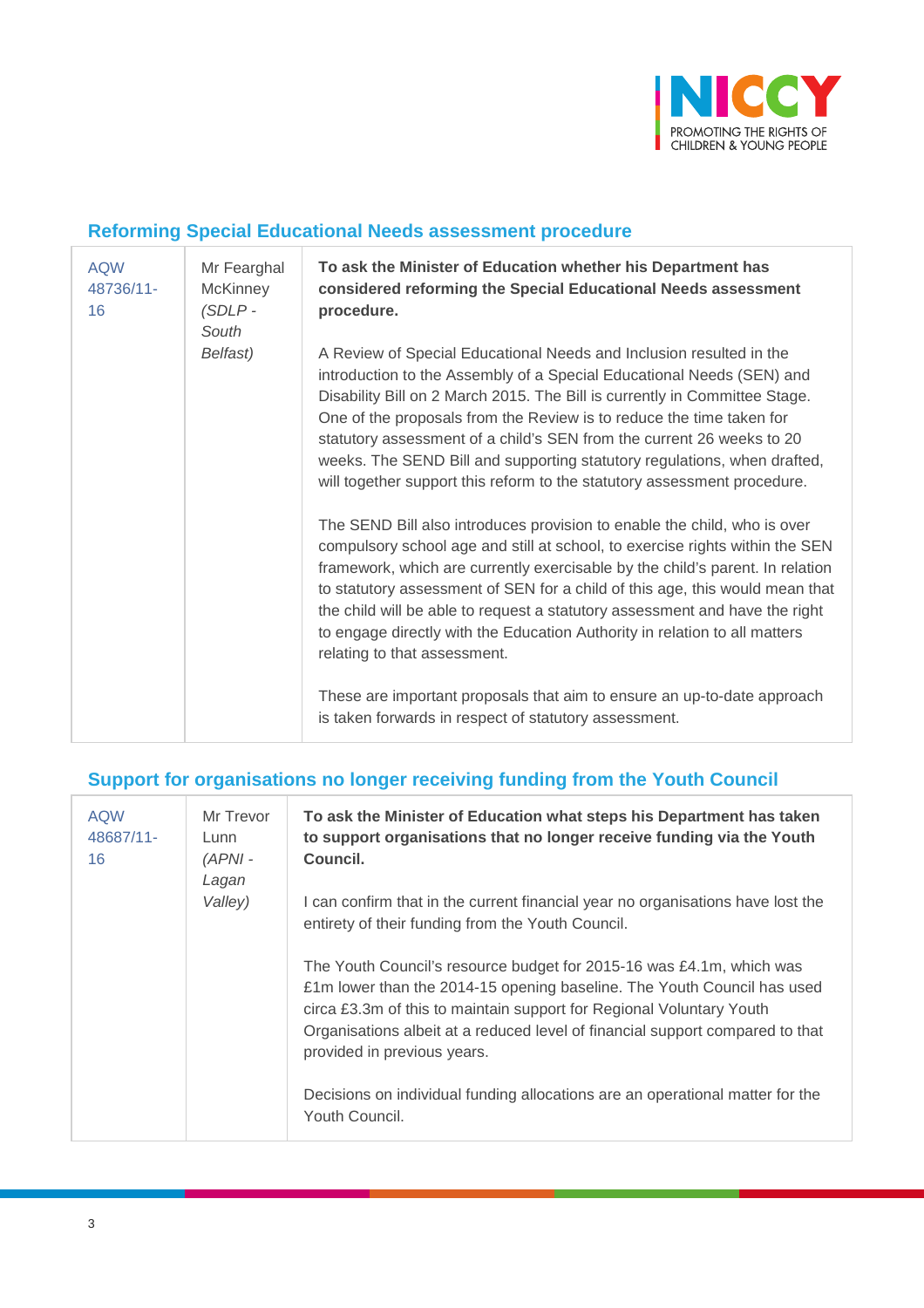

## **Shared educational campuses**

| <b>AQW</b><br>48686/11-<br>16 | Mr Trevor<br>Lunn<br>$(APNI -$<br>Lagan<br>Valley) | To ask the Minister of Education (i) how many shared educational<br>campuses have now been formally approved by his Department; and<br>(ii) for his assessment of how this compares with the commitments<br>referenced in Together: Building a United Community.                                                                       |
|-------------------------------|----------------------------------------------------|----------------------------------------------------------------------------------------------------------------------------------------------------------------------------------------------------------------------------------------------------------------------------------------------------------------------------------------|
|                               |                                                    | To date, I have announced 3 projects to proceed in planning under the<br>Shared Education Campuses Programme. Feasibility Studies and Economic<br>Appraisals are currently being progressed.<br>The Together: Building a United Community strategy includes a headline<br>action to commence 10 new shared education campuses by 2018. |

# **Special Educational Needs assessment process**

| <b>AQW</b><br>48627/11-<br>16 | Mr Fearghal<br><b>McKinney</b><br>(SDLP -<br>South<br>Belfast) | To ask the Minister of Education for his assessment of the process<br>whereby children are referred from the Education Authority to Health<br>and Social Care Trusts as part of the Special Educational Needs<br>assessment.                                                                                           |
|-------------------------------|----------------------------------------------------------------|------------------------------------------------------------------------------------------------------------------------------------------------------------------------------------------------------------------------------------------------------------------------------------------------------------------------|
|                               |                                                                | I am content with the process whereby children are referred by the<br>Education Authority (EA) to the appropriate Health and Social Care Trust<br>(HSCT), as part of the statutory assessment process.                                                                                                                 |
|                               |                                                                | When issuing a Notice of Proposal to make a statutory assessment to<br>parents, the EA must copy any such proposal to a designated officer of the<br>appropriate HSCT. This enables the Trust to seek the parents' consent to<br>their child being medically examined as part of any proposed statutory<br>assessment. |
|                               |                                                                | If the assessment proceeds the EA is required to seek advice from the<br>HSCT as part of the process and all such requests specify a date by which<br>it must be submitted.                                                                                                                                            |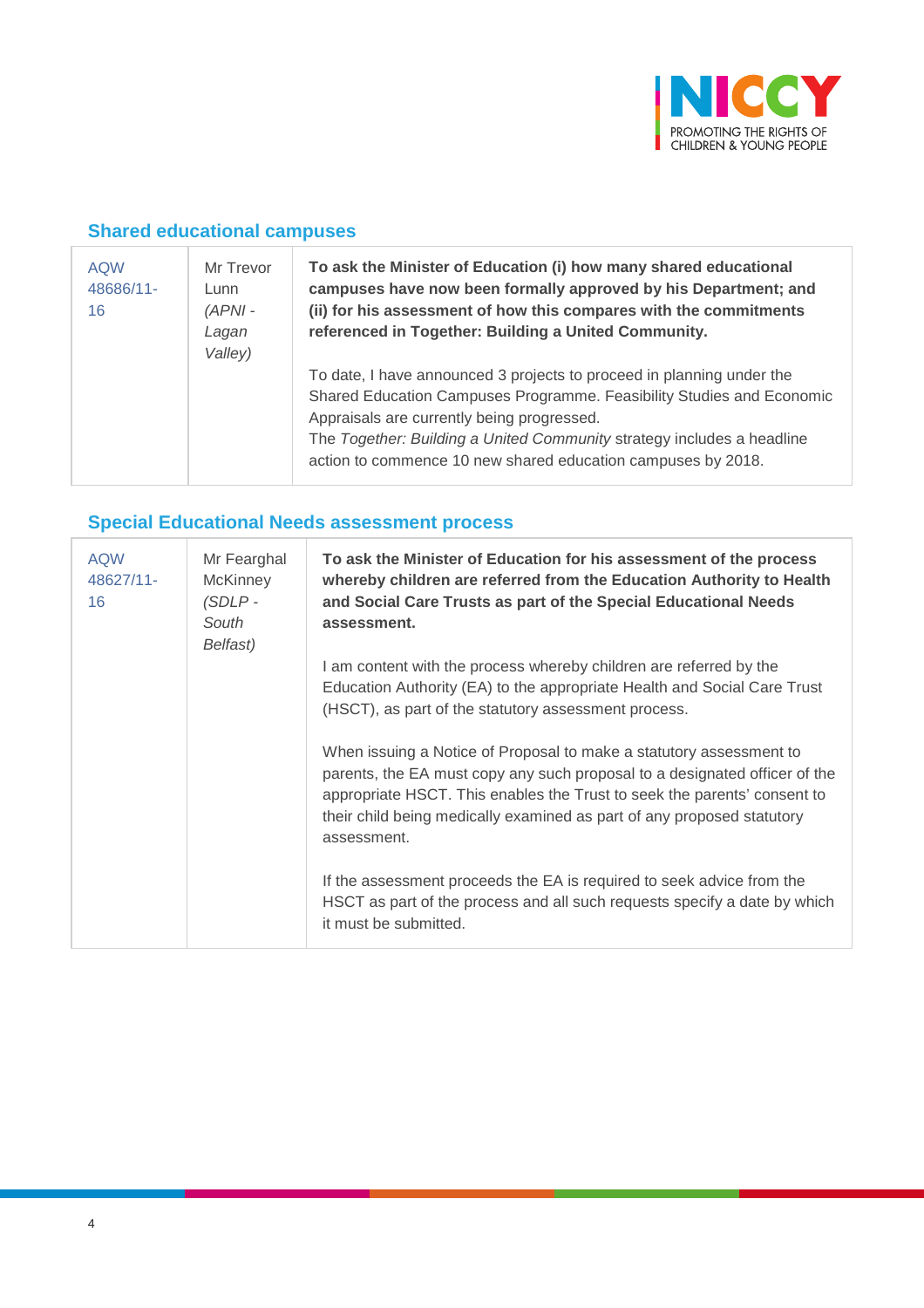

# **Impact of Literacy and Numeracy Signature Project**

| <b>AQW</b><br>48595/11-<br>16 | Mr Gregory<br>Campbell<br>(DUP - East<br>Londonderry) | To ask the Minister of Education, following recent GCSE results,<br>for his assessment of what impact the Literacy and Numeracy<br>Signature Project has had on improved achievements.                                                                                                                                                                                                                                                                                    |
|-------------------------------|-------------------------------------------------------|---------------------------------------------------------------------------------------------------------------------------------------------------------------------------------------------------------------------------------------------------------------------------------------------------------------------------------------------------------------------------------------------------------------------------------------------------------------------------|
|                               |                                                       | In line with the Every School a Good School Policy and the Count,<br>Read: Succeed Strategy; schools have been focussed on school<br>improvement and in raising standards in literacy and numeracy.<br>Improvement in attainment is often a result of effective leadership along<br>with the provision of high quality teaching and learning.                                                                                                                             |
|                               |                                                       | In support of this, DE working in partnership with the Education<br>Authority (EA), other managing authorities and the Education and<br>Training Inspectorate (ETI) have implemented a range of programmes<br>and interventions to improve literacy and numeracy achievement<br>including the significant investment from the DSC Literacy and<br>Numeracy Signature Programme.                                                                                           |
|                               |                                                       | This year, following the second year of the DSC programme, GCSE<br>results show that in English over three-quarters of entries (75.8%)<br>achieved A*-C grades, 2.8 percentage points higher than last year and<br>in maths, one-third (66.6%) achieved A*-C grades, up from 66.2% last<br>year.                                                                                                                                                                          |
|                               |                                                       | The analysis of the Year 12 School Annual Examination Results<br>(SAER) for 2013/14 indicated that around 69% of the DSC supported<br>schools showed an improvement in the proportion of pupils achieving<br>5+ GCSEs A*-C (or equivalent) including English and maths from the<br>previous year. Analysis of this year's SAER, published in December,<br>may provide further evidence of the effect of the second year of the<br>DSC programme on improved GCSE results. |
|                               |                                                       | We do not have the means to disaggregate the effect of quality teaching<br>or the impact of individual elements of interventions on overall<br>attainment, to state categorically that one intervention or another was<br>largely responsible for the improvement in performance                                                                                                                                                                                          |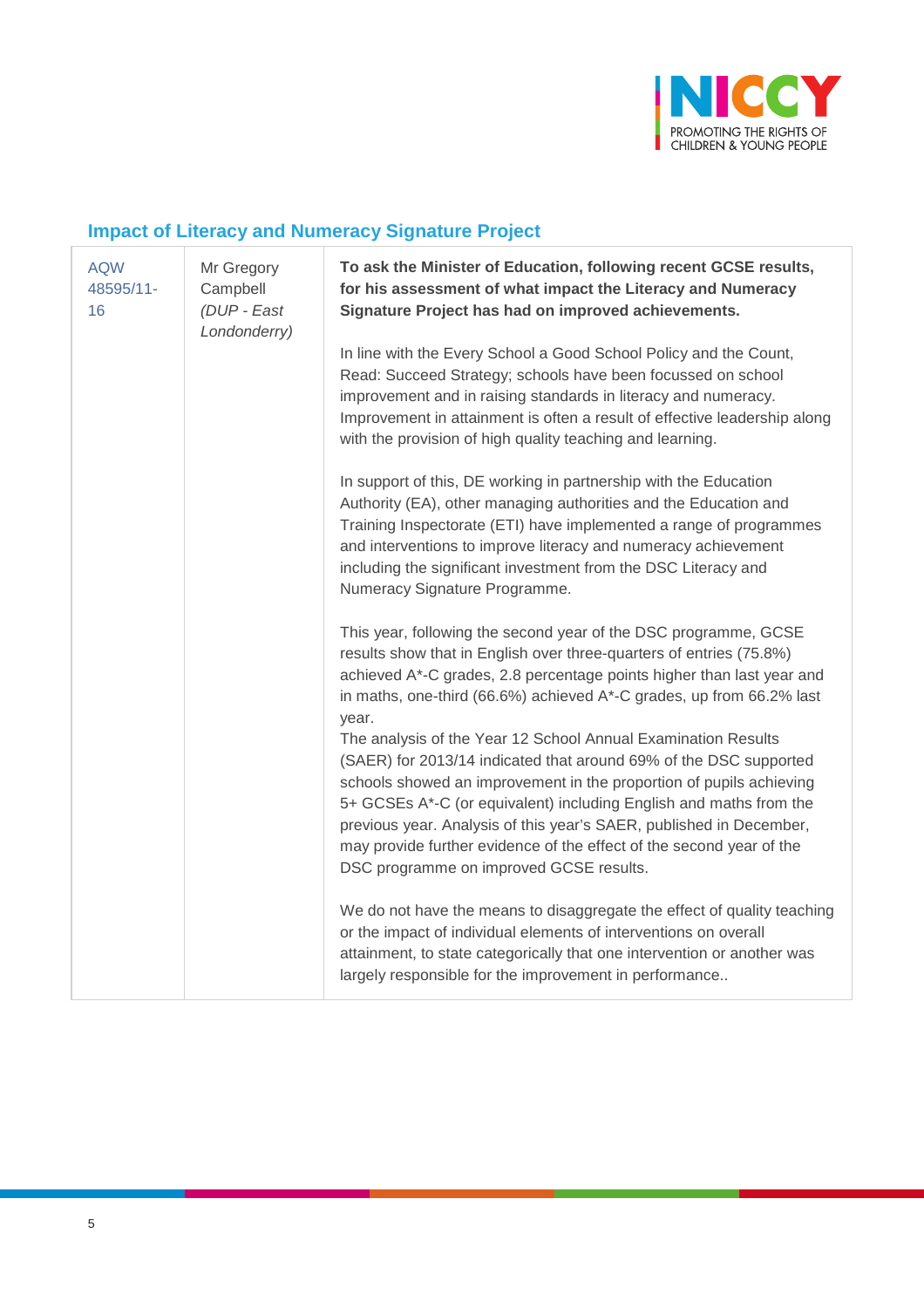

## **Schools involved in a formal intervention process**

| <b>AQW</b><br>48567/11-<br>16 | Mr Peter<br>Weir<br>$(DUP -$<br><b>North</b><br>Down) | To ask the Minister of Education to detail the number of schools (i)<br>currently involved in a formal intervention process; and (ii) his<br>Department estimates will become involved, following the changes that<br>are being made to the formal intervention process in September 2015.                                                                                                                                      |
|-------------------------------|-------------------------------------------------------|---------------------------------------------------------------------------------------------------------------------------------------------------------------------------------------------------------------------------------------------------------------------------------------------------------------------------------------------------------------------------------------------------------------------------------|
|                               |                                                       | There are currently nine schools in formal intervention.                                                                                                                                                                                                                                                                                                                                                                        |
|                               |                                                       | Any decision to place a school in formal intervention as a result of the<br>changes to the process will be dependent on the outcome of a future follow-up<br>inspection. For this reason it is not possible to estimate the number of schools<br>that may require support through the process.                                                                                                                                  |
|                               |                                                       | The change that may result in an increase in the number of schools receiving<br>support through the process relates to those occasions when a school is<br>evaluated as needing to address (an) important area(s) for improvement<br>(formerly a 'satisfactory' evaluation) at its initial inspection and remains at this<br>level at both its first and second follow-up inspections.                                          |
|                               |                                                       | Based on historic data, however, the number is likely to be relatively small. If<br>this change to the process had been introduced from 2009, when Every<br>School a Good School - a Policy for School Improvement was launched, then<br>only an additional five schools, which were evaluated as 'satisfactory' on three<br>consecutive occasions, would have entered the process during the six school<br>years to June 2015. |

## **Sexual assaults occurred in schools**

| <b>AQW</b><br>48530/11-<br>16 | Mrs<br>Sandra<br>Overend<br>$(UUP -$<br>Mid Ulster) | To ask the Minister of Education, given the publication of statistics<br>revealing that 259 sexual assaults occurred in schools over the last<br>three years, what plans his Department has to provide better help and<br>guidance to teachers.                                                                                                                                                                                                            |
|-------------------------------|-----------------------------------------------------|------------------------------------------------------------------------------------------------------------------------------------------------------------------------------------------------------------------------------------------------------------------------------------------------------------------------------------------------------------------------------------------------------------------------------------------------------------|
|                               |                                                     | The safety of children while at school is of paramount importance to me.<br>Schools do great work to ensure that is the case and Boards of Governors<br>will be clear on the need for reporting concerns about criminal activity to the<br>PSNI and I know take those responsibilities seriously.                                                                                                                                                          |
|                               |                                                     | We need however to ensure that we understand the picture behind the<br>figures being released by the police. I have asked my officials to seek a<br>meeting with the PSNI to discuss in more detail the figures that were<br>released by the PSNI in the past few weeks. That meeting is now scheduled<br>and will provide an opportunity to review the figures and explore the nature<br>of the reports that have been reported by schools to the police. |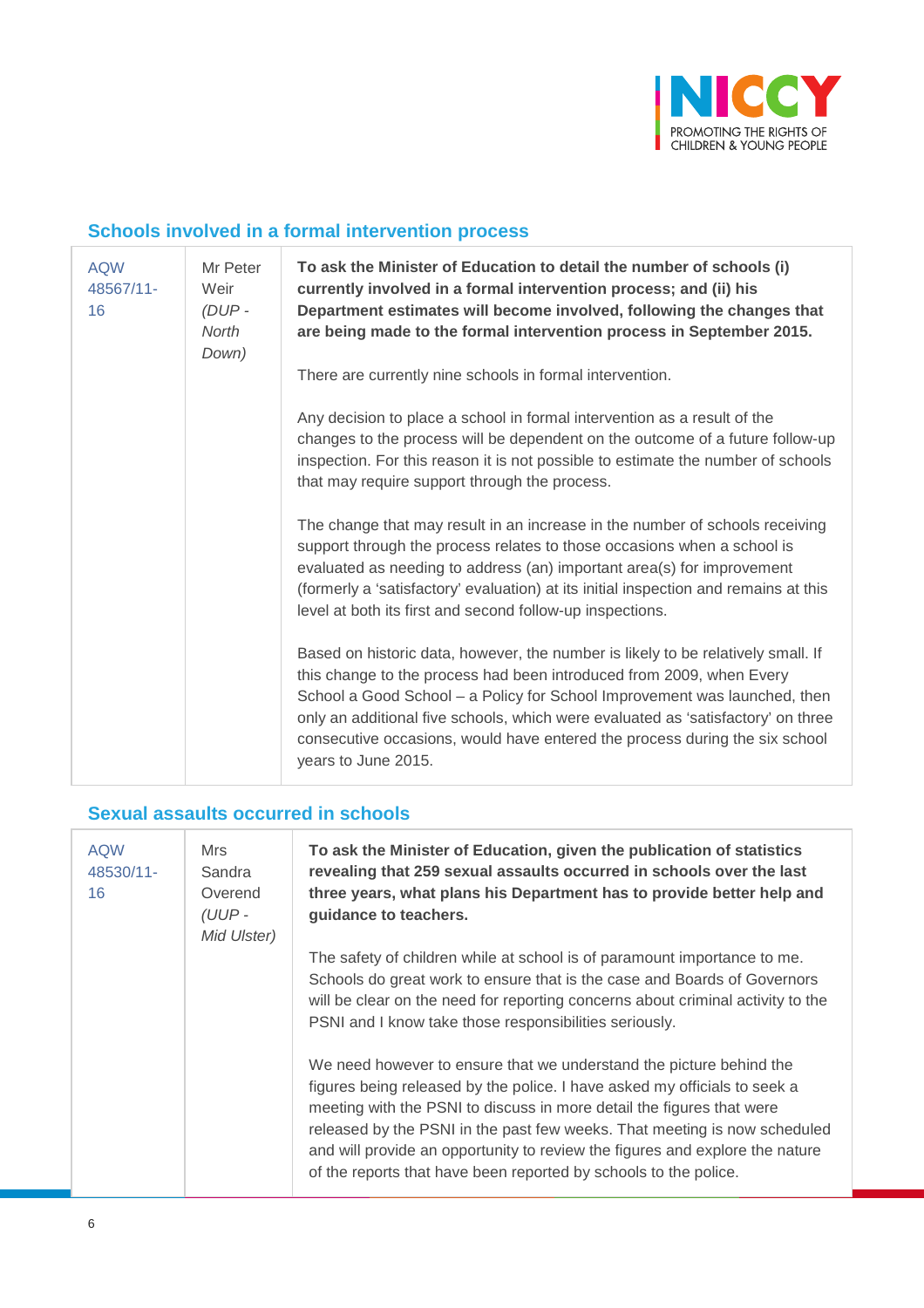

| Child protection in schools is an important issue which my Department takes<br>extremely seriously. In dealing with child protection concerns, the<br>Department's document, 'Pastoral Care in Schools - Child Protection'<br>provides clear advice to schools and others on their responsibilities in<br>relation to child protection.                                                                                                                                                                                                                                                                                                                                                                                                                                                          |
|--------------------------------------------------------------------------------------------------------------------------------------------------------------------------------------------------------------------------------------------------------------------------------------------------------------------------------------------------------------------------------------------------------------------------------------------------------------------------------------------------------------------------------------------------------------------------------------------------------------------------------------------------------------------------------------------------------------------------------------------------------------------------------------------------|
| Additionally, our revised curriculum includes, as an integral element, the<br>Personal Development and Mutual Understanding and Learning for Life and<br>Work statutory areas of learning. Relationships and Sexuality Education is a<br>core element of this part of the curriculum and the Council for the<br>Curriculum, Examinations and Assessment (CCEA) has worked with<br>teachers to update guidance on Relationships and Sexuality Education<br>(RSE) for schools, with new guidance published just at the end of August<br>2015. This guidance is designed to help schools to reflect on their existing<br>RSE provision to take steps to ensure that it is relevant to pupils' lives and<br>addresses the dangers to which young people may be exposed, in particular<br>technology. |
| As well as the curriculum, the i-Matter Programme promotes pupils'<br>emotional health and wellbeing and on helping to build resilience among our<br>young people. It also provides support services for vulnerable pupils and<br>support to schools in the event of a crisis. A further development is the<br>piloting of a new 'Preventative Education' programme in partnership with the<br>NSPCC which is working to build the capacity of teachers to deliver an<br>effective preventative curriculum in primary schools.                                                                                                                                                                                                                                                                   |
| I would also add that my Department also works closely with other<br>Departments and agencies including the Safeguarding Board (SBNI) to<br>share information and advice on any emerging issues of a child protection<br>nature with schools and others in the education sector.                                                                                                                                                                                                                                                                                                                                                                                                                                                                                                                 |